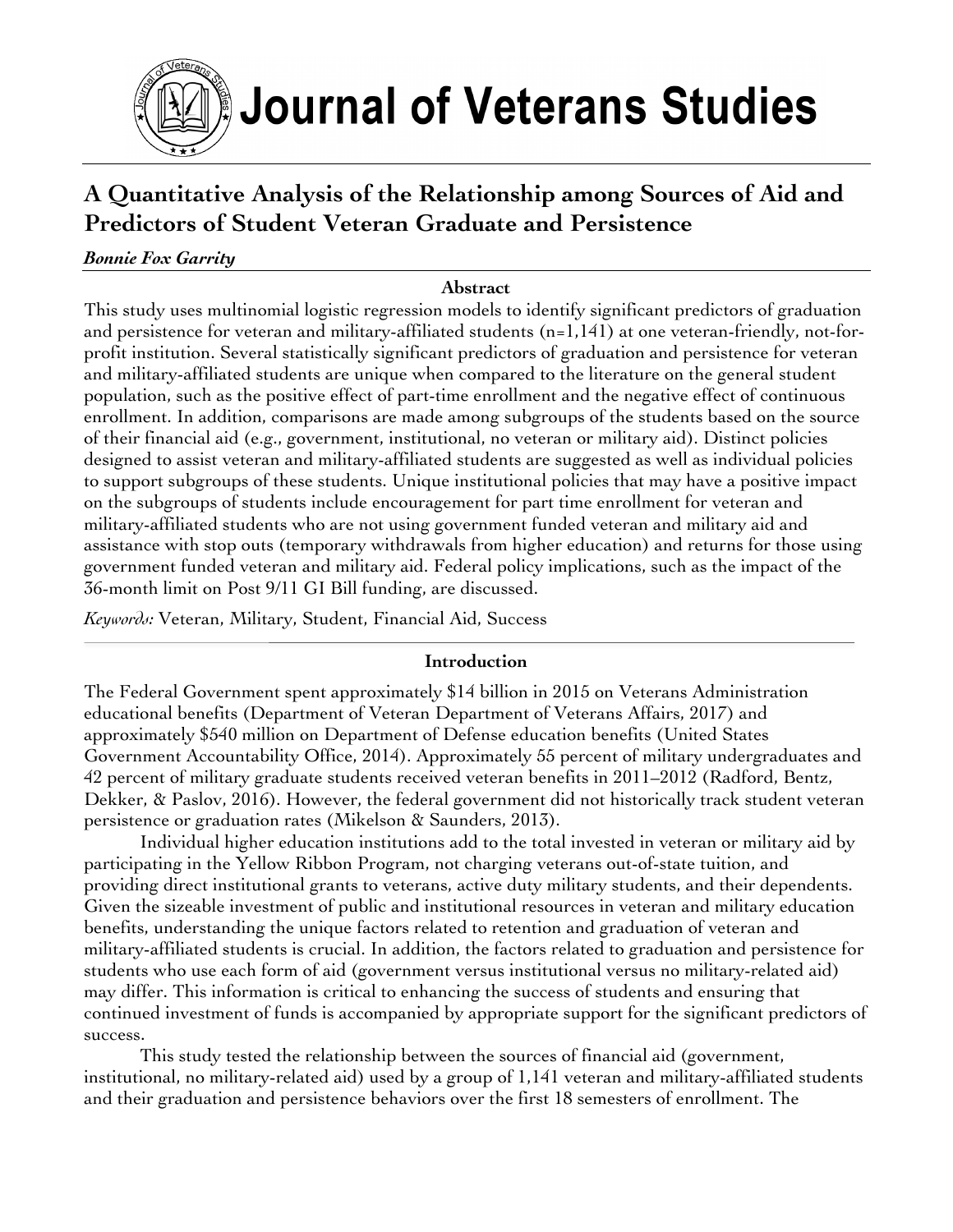students were enrolled any time between Fall 2006 and Spring 2016. Of the students in the study, 350 used government veteran or military aid, 387 used institutional veteran or military aid, and 404 used no veteran or military forms of aid.

The study setting is a veteran-friendly, not-for-profit institution in New York state that has been recognized on a national level for its service to veterans, military, and dependents. This college participates in the Yellow Ribbon Program and offers institutional aid and discounts to veterans, active duty military, guardsmen, reservists, and dependents, even if Veterans Affairs (VA) or Department of Defense (DOD) benefits are not available. Programs of study include undergraduate, graduate, and doctoral programs in healthcare, business, and education.

There are several government-funded veteran and military aid programs in use (Caspers & Ackerman, 2013). Eligibility depends on dates of service, disability status, and reserve status. Many of these programs are referred to by chapter number.

- Chapter 30 The Montgomery GI Bill for active duty service members
- Chapter 31 Vocational Rehabilitation and Employment for veterans with serviceconnected disabilities
- Chapter 33 Post 9/11 GI Bill for veterans and service members who served after September 10, 2001. These benefits may be transferred to a spouse or dependent.
- Chapter 35 Fry Scholarship or the Survivors and Dependents' Educational Assistance Program - spouses and dependents of service members who died in the line of duty or who are permanently and totally disabled due to a service-related condition
- Chapter 1606 Montgomery GI Bill-Selected Reserve for reservists
- Chapter 1607 Reserve Educational Assistance Program for reservists who were called or ordered to active duty in response to a war or national emergency declared by the President or Congress
- Additional benefits are available for those participating in a direct commissioning program or on active duty through the military tuition assistance program.

Institutions may choose to enter into a Yellow Ribbon Agreement with the Veterans Administration. These institutions decide how much additional funding to provide to the student in addition to their GI Bill benefits. Whatever amount the institution provides in additional funds is matched by the VA; and the funding is provided directly to the institution. In this study, participants using Yellow Ribbon Funding, in addition to government funded aid, were classified as using "government funded aid." Some institutions, including the one in this study, also provide substantial tuition discounts to veterans and their dependents when no government funded aid is available. People using these discounts were classified as using "institutionally provided aid."

In this study, some veteran or military-affiliated students did not use any veteran or military financial aid. This is often the case when a more generous institutional or private scholarship was available to the student, which necessitated a choice to decline veteran or military related aid.

This study incorporated multinomial logistic regression models to determine significant predictors of graduation and persistence for veteran and military-affiliated students (n=1,141). This study is unique in that it focuses on the sources of financial aid of veterans and military-affiliated students. Some of the predictors of success for this population are different than the factors in the literature on the general student population, including the positive impact of part time enrollment and stop outs (e.g., a break in enrollment of two or more consecutive semesters exclusive of summers) on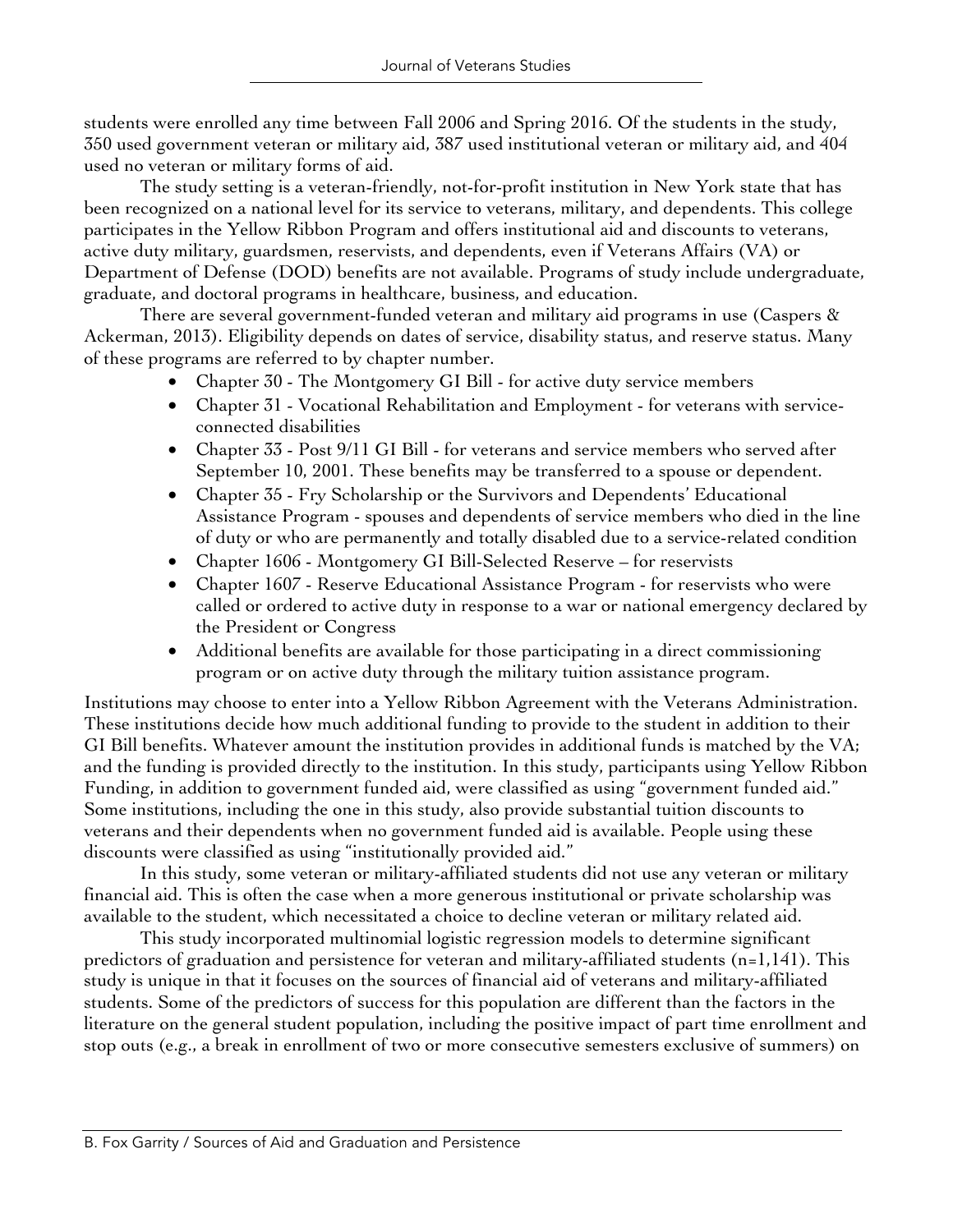persistence and graduation, and the effect of remedial<sup>1</sup> coursework. This study's findings include that there is a statistically significant difference in the likelihood of graduation and persistence based on source of aid used, and that the predictors of graduation and persistence were different by source of aid used. Specific policies are suggested to support positive outcomes of veteran and militaryaffiliated students. The results provide a critical starting point for theories considering whether veterans and military-affiliated students who use different sources of aid may benefit from different policies and supports. This information is essential for deliberate policy decisions at the federal and institutional levels where individual aid programs could be enhanced with specific policies designed to encourage the best possible retention and graduation outcomes of the recipients

### **Literature Review**

This study builds on the work of many authors, including those who study student veterans, success factors in the general student population, and the relationship between financial aid and student success. The relative paucity of literature and data on which to base comprehensive studies of student veterans led to the use of the extensive literature on the general student population. An important outcome of this process is that it allowed for this study to test whether the predictors of success in the general student population were consistent with the predictors of success of the veteran and military-affiliated students in this study.

### *Student Veteran Studies*

 

Many studies of student veterans and their success have focused on describing the experiences of veterans on college campuses and the environmental factors such as services that institutions provide (Ackerman & DiRamio, 2009; Cook & Kim, 2009; Sponsler et al., 2013; Rumann & Hamrick, 2010; Vacchi, 2012). None to date have specifically focused on the differences in the success factors of students using veteran or military financial aid based on the funding source of the aid.

In a Rand report prepared for the Office of the Secretary of Defense that recommends priorities for future research, Martorell and Bergman (2013) suggested how veterans' benefits affect retention and educational outcomes of veterans be studied. Cate (2014a) claimed that further research is needed into the relationship between individual traits and completion rates of student veterans; however, a study prepared for the leading student affairs professional organization, NASPA, concluded that "few institutions are disaggregating retention and completion data in ways that allow for unique tracking of active duty and student veteran populations … a factor hindering assessment of the effectiveness of student supports designed to reduce stop-out and dropout among these student groups" (Sponsler et al., 2013, p. 4). This makes it difficult to produce studies involving the factors related to outcomes of retention and graduation of this group of students.

Vacchi (2012) argued that colleges can help student veterans succeed by making small adjustments to policies that respond to specific needs of groups of veterans. He suggested focusing on correcting potential obstacles with policy changes and services designed with veterans in mind. For example, payments under the GI Bill may not be received by a college until several weeks after the start of a semester. Many colleges send out delinquent payment notices and some colleges forcibly

<sup>&</sup>lt;sup>1</sup> The term remedial coursework refers to courses required for students who are considered to be underprepared to complete college level course work in a particular field, usually reading, writing or math skills. Although some readers may find the term to be derogatory, this is the generally accepted term used within educational publications.

B. Fox Garrity / Sources of Aid and Graduation and Persistence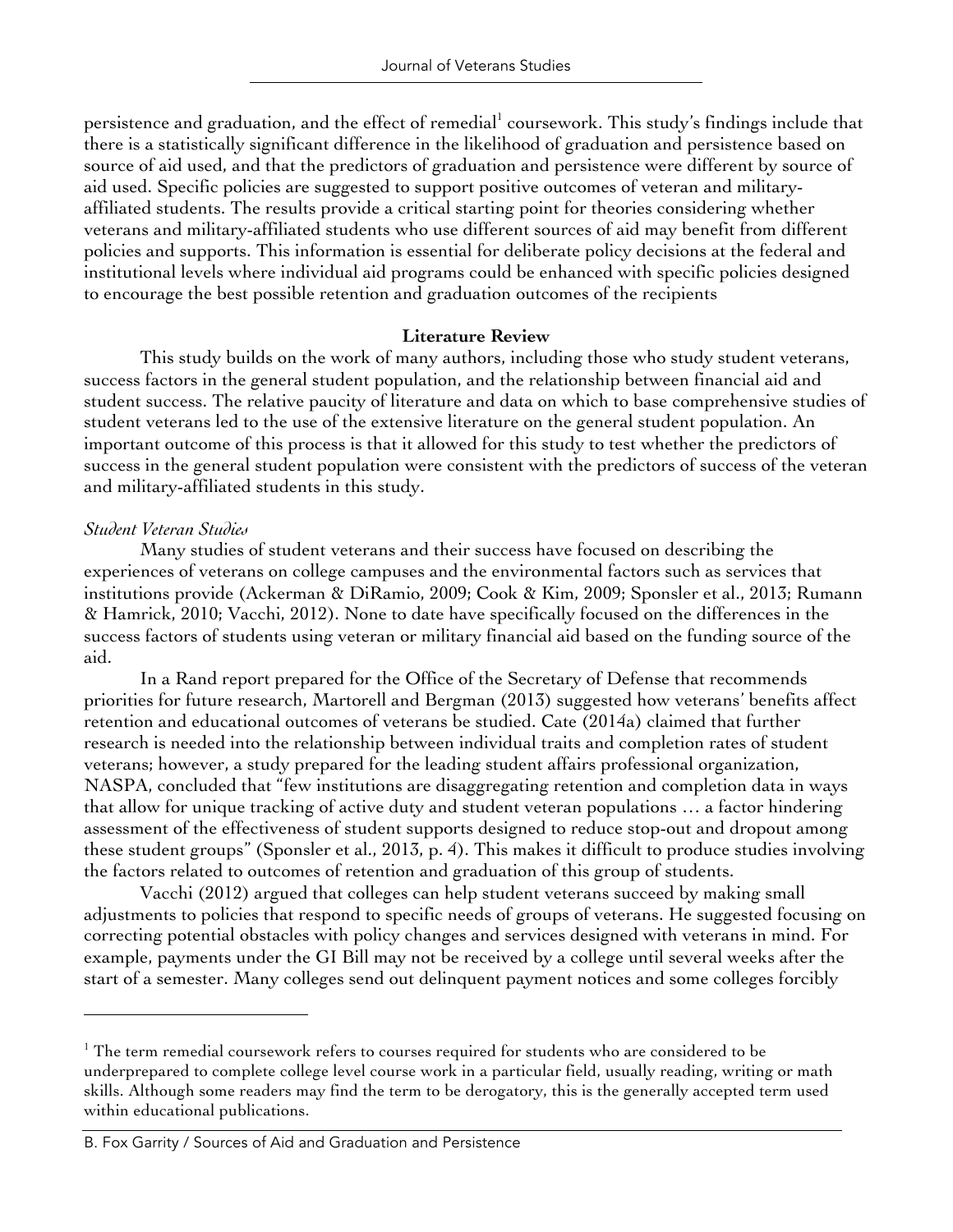withdraw students who have outstanding balances after the first week or two of classes. Accommodating veterans with a policy that recognizes the typical payment timeframe of the government may be appropriate.

Durdella and Kim (2012) studied the impact of student veteran characteristics on the outcomes of GPA and a sense of belonging, since these variables are related to the general student populations' intentions to persist. In their sample of 163 veterans across nine campuses, they found that both GPA and the measure of a sense of belonging were both lower amongst veterans as compared to nonveterans and that the relationship between GPA and veteran status was statistically significant, which they conjecture may have been related to the majors selected by the veterans.

A concerted effort to fill the gap in information pertaining to student veterans was undertaken as a joint effort by the Student Veterans of America, the National Student Clearinghouse, and the US Department of Veterans Affairs Veterans Benefits Administration. The Million Records Project analysis included approximately 800,000 randomly selected student veterans who used Montgomery and Post 9/11 GI Bill benefits initially between 2002 and 2010 (Cate, 2014b). This was approximately 22% of the veterans who used these benefits during this time period. By combining data from multiple sources, outcomes of these students were measured for the first time. In this study, approximately 51% of those in the sample completed a degree or certificate. This study also included a comparison of the student veterans who used exclusively Montgomery GI Bill benefits versus those who used Montgomery GI Bill and Post 9/11 GI Bill benefits in combination. Those who used a combination had a slightly higher completion rate and a slightly higher percentage of science and engineering degrees. Exclusive use of Post 9/11 GI Bill benefits was not included in this study due to the limited time between its start date and the end of the study period. However, this study was limited exclusively to student veterans, and specifically, to those using these two benefit programs. Dependents, spouses, surviving spouses, active duty service members, and veterans using other forms of benefits were excluded from this study.

A follow-up report by the same organizations claimed that veterans and active duty military members who used Post 9/11 GI Bill benefits between August 2009 and December 2013 are more likely to graduate than other students (Cate, Lyon, Schmeling, & Bogue, 2017). This study included the entire population of 853,111 veterans and active duty military students who used their Post 9/11 GI Bill benefits during the study time frame, but excluded dependents to whom benefits were transferred. This study included measures of persistence, attrition, and full-time versus part-time enrollment in addition to completion data. The authors found that 71.6% of their population either graduated (53.6%) or was still enrolled in the last semester of the study (18%). A majority, or 54.2% of the population, withdrew before the end of a term at least once, but a majority of those who withdrew (52.3%) also eventually completed their degree or certificate. Only 12.6% of the population were enrolled full time every semester. In addition, the authors found increased full-time enrollments when students were using Post 9/11 GI Bill benefits compared to Montgomery GI Bill benefits. In the report, the authors suggested the need for further studies that include dependents and other forms of veteran and active duty education benefits to test whether the findings of this study remain consistent for dependents and veterans using other chapters of benefits.

The Cate et al. (2017) study is the most relevant to this research project, not only because the authors suggested including dependents and all forms of veteran aid, but also because they addressed the same outcomes as this study: students who graduated or are still enrolled. In addition, they considered the influence of withdrawals before the end of the semester, and they studied part time and full-time enrollments. Several of these success factors have been studied in the general student population as well. The next section will introduce several studies of student success factors related to graduation and persistence.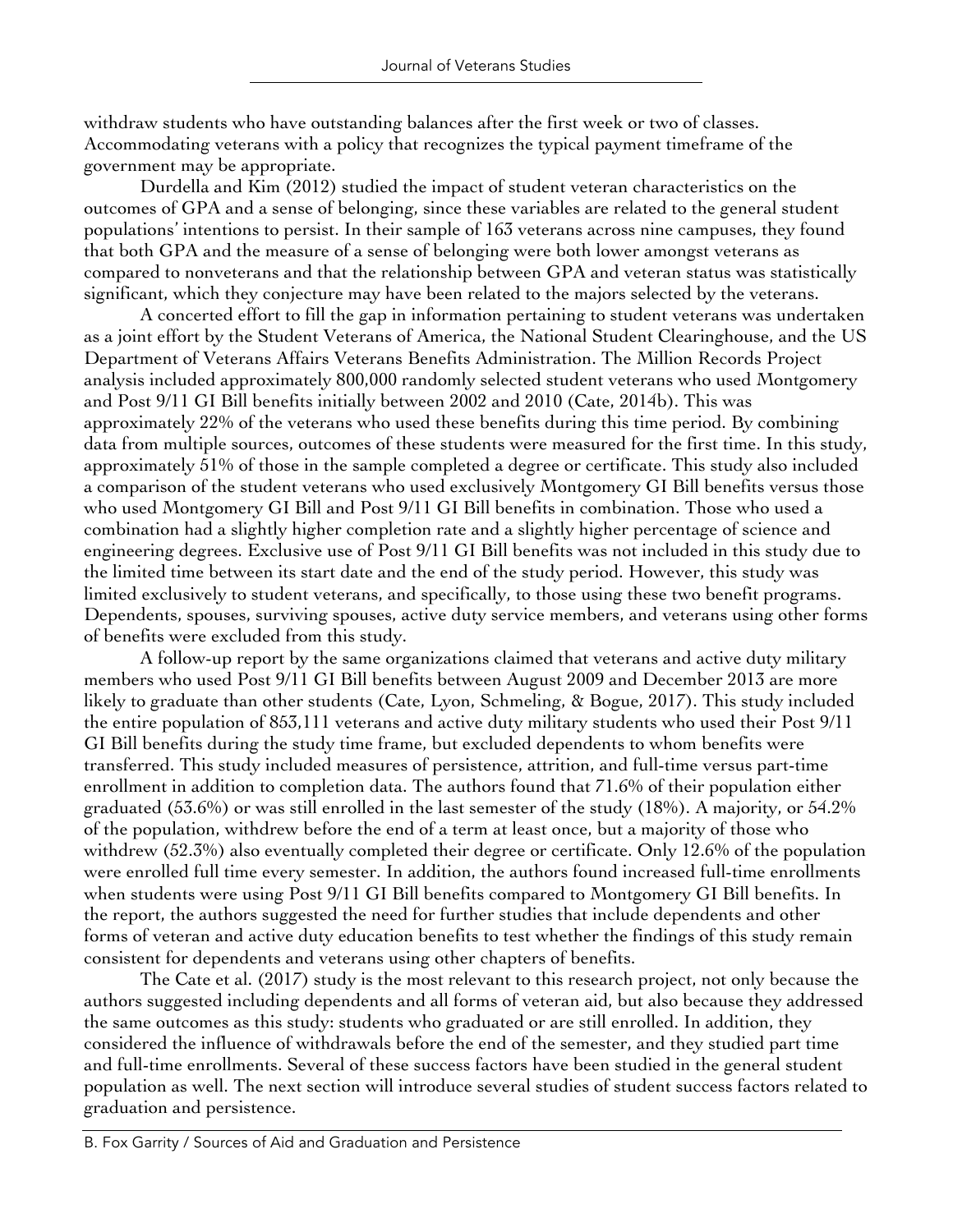### *Student Success Factors*

There is an extensive body of literature related to the significant predictors of college student persistence and graduation in the general student population. Several of these factors are used in this study to determine if they are predictive of veteran and military-affiliated student graduation and persistence behaviors and whether there are differences among the predictors for groups based on the source of financial aid used by the student.

These traditional attributes include academic progress/success factors as identified by Adelman (2006) and Serra Hagedorn (2012). Adelman (2006) studied students who attended a college that awards bachelor's degrees or above, within eight years after graduating from high school, with a focus on the factors related to eventually completing a bachelor's degree. He concluded that completing college level math credits by the end of the second year of enrollment, greatly increased the odds of the student eventually completing a bachelor's degree. Completion of more than four credit hours in summer semesters also had a positive relationship with degree completion. Continuous enrollment, defined as not stopping out for two or more consecutive semesters (exclusive of summers), dramatically increased the odds of degree completion. However, completing less than 20 credit hours by the end of the first year of enrollment, and part-time enrollment, both reduced the odds of bachelor's degree completion. Completion of remedial courses did not have a statistically significant effect in Adelman's study.

Serra Hagedorn (2012) suggested the use of the successful course completion (SCCR) ratio as a measure of a student progress toward his or her goals. This measure is calculated by dividing the total number of courses with a passing grade by the number of courses attempted. This measure is meant to help understand the retention rates of colleges and persistence behaviors of students. A higher SCCR was indicative of a higher persistence rate.

## *Student Financial Aid*

Financial aid is the focus of many studies related to the general student population, as well as historical studies of veterans. Lovenheim and Owens (2014) found that loss of eligibility for federal financial aid by an individual due to drug-related crime convictions negatively impacts enrollment decisions. However, when considering a loss of eligibility for federal aid by the institution, Darolia (2013) found that institutions that lost eligibility for participation in Title IV aid programs had lower new student enrollments but the change did not seem to influence the persistence behaviors of current students.

Dynarski and Scott-Clayton (2013) suggested that the study of financial aid programs traditionally asked if the aid program increased enrollments of students. Policy makers are now more interested in a broad range of outcomes of student aid programs including persistence, performance, and completion. They noted that several recent studies suggest that financial aid can increase persistence and graduation rates of those who are eligible, although grant aid with performance requirements for continuation seemed to have an effect, while those without did not.

Many studies of the outcomes of persistence and graduation related to financial aid focus on specific groups of students based on income levels or ethnicity. Goldrick-Rab, Kelchen, Harris, and Benson (2016) found that additional grant aid increased bachelor's degree completion rates for lowincome students. Gross, Torres, and Zerquera (2013) focused their study of the impact of financial aid on Latino students and found that need based state grants, encouraged persistence among Latino students, more so than peers from other racial/ethnic groups. No significant, direct relationship was found between graduation and federal grants and loans for Latino students. In other words, the source of the financial aid proved important in studying its effect on student behavior. And amongst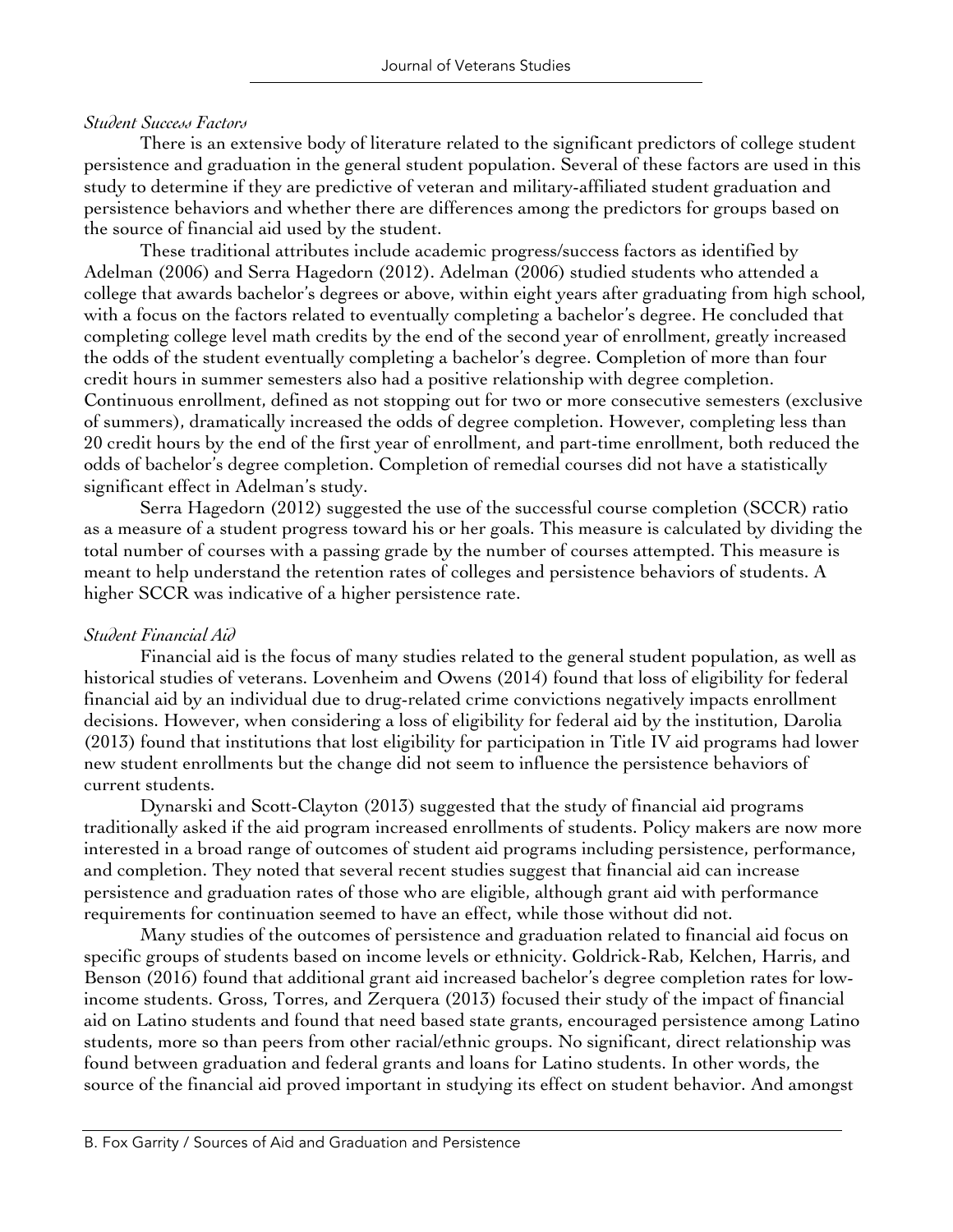California Community College students, those who had multiple sources of aid had higher success rates related to graduation and transfer outcomes (Campbell, Cochrane, Love, & Bruecker, 2017).

Studies of the impact of veteran education benefits include several historical studies including one that used the 1987 survey of veterans' data. Angrist (1993) found that veteran educational benefits from the Korean GI Bill and the Veteran Educational Assistance Program (VEAP) increased schooling completed post service by 1.4 years. Bound and Turner (1999) also found that GI Bill benefits modestly increased schooling completed by World War II veterans.

However, all of the studies to date have been limited to government funded veteran financial aid and focused specifically on veterans, without including all of the other categories of military affiliated students. This study will address both of these gaps in the literature.

# **Research Questions and Methodology**

This study tested the relationship between the sources of financial aid (government, institutional, no-military related aid) used by a group of 1,141 veteran and military-affiliated students and their graduation and persistence behaviors over the first 18 semesters of enrollment using longitudinal data. The students were enrolled at one private, liberal arts institution in New York state anytime between Fall 2006 and Spring 2016. Of the students in the study, 350 used government veteran or military financial aid, 387 used institutional veteran or military financial aid, and 404 used no veteran or military forms of financial aid.

Data on up to 18 semesters of enrollment were collected for each student identified as part of the study sample. Variables included in the study were:

- 1. enrollment characteristics: level of enrollment defined as undergraduate or graduate; number of semesters enrolled; part-time status; continuous enrollment; remedial coursework; completing 20 or more credit hours during the first year; withdrawing from greater than 20% of courses attempted; successful course completion ratio; and completing at least one math course by the end of the second year and
- 2. veteran/military financial aid information: number of semesters of benefits used; chapter/type of benefits used

Two research questions were addressed in this study. The first is related to whether the source of aid is related to graduation, persistence, and stop-out behaviors. The second focuses on the statistically significant predictors of graduation and persistence for this sample of students. Below are the two questions explored in this study and a brief description of the methodology used to answer these questions.

# *Research Question 1*

The first question addressed in this study focuses on the various sources of aid and whether there is a relationship between source of aid and enrollment behaviors. Question 1: Are graduation, persistence, and stop out behaviors statistically related to the source of aid that a veteran or militaryaffiliated student uses? A chi-square test of independence was conducted to determine if the variable of type of aid used (government veteran or military aid, institutional veteran or military aid, or no veteran or military aid used) was statistically independent of current status (graduated, stilled enrolled, not currently enrolled).

# *Research Question 2*

The second question addressed whether graduation and persistence can be predicted by variables for this group of students. Question 2: What are the statistically significant predictors of graduation and persistence for veteran and military-affiliated students? A multinomial logistic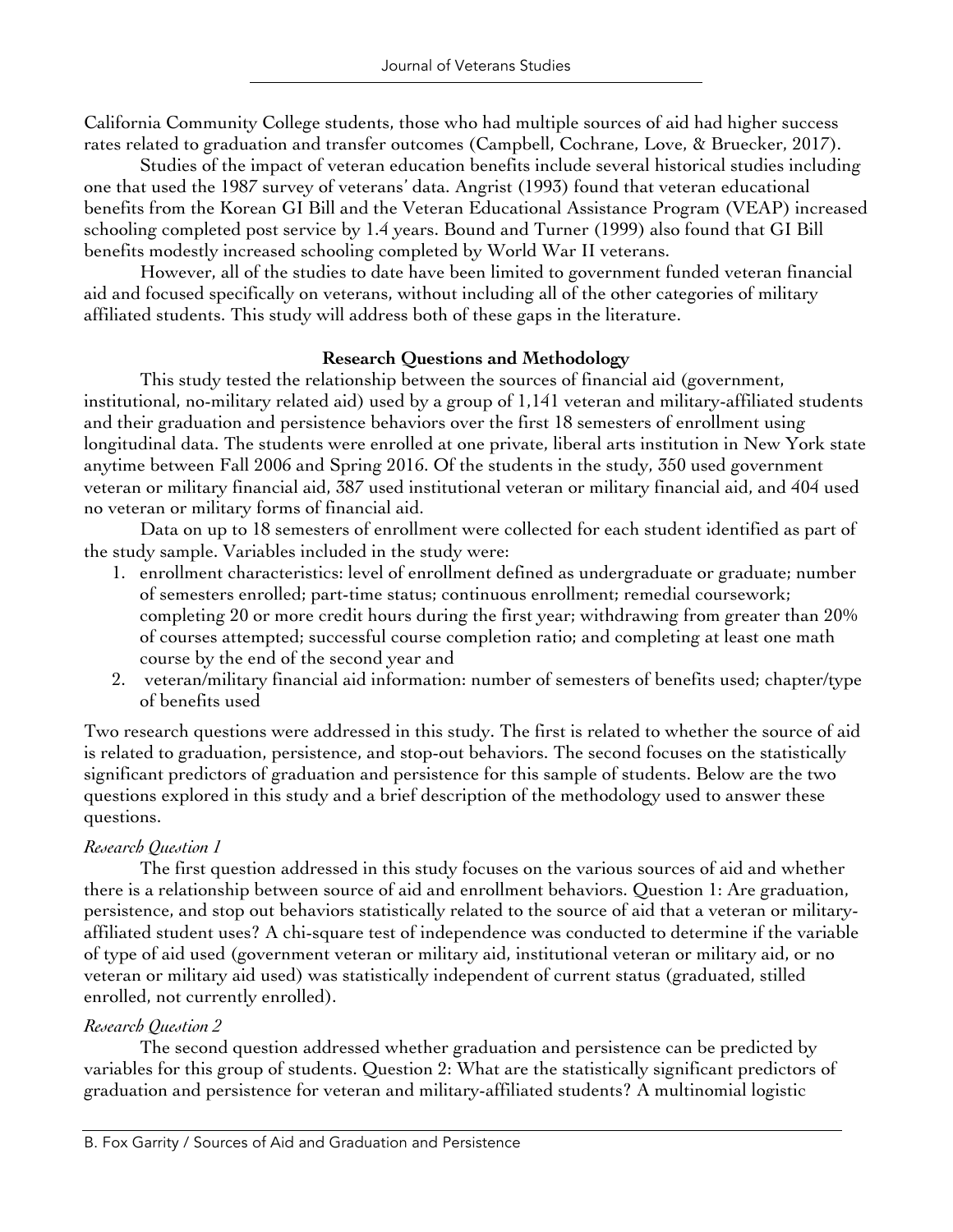regression model was created using a combination of predictors from the literature on student success.

 $Y_i = \beta_0 + \beta_1(SCCR) + \beta_2(PT_i) + \beta_3(math_i) + \beta_4(20 \text{ credit } i) + \beta_5(continuous \text{ enrollment } i) + \beta_6(reme\delta|i]$ + *β7(summeri* ) + *β8(Govt aidi* ) + *β9(Inst aidi* ) + *εi .*

| Where:                     |                                                                                                   |
|----------------------------|---------------------------------------------------------------------------------------------------|
| $Y_i =$                    | $1 = \text{graduated}$                                                                            |
|                            | $2$ = enrolled in last semester of the study                                                      |
|                            | $\mathcal{I}$ = not enrolled in last semester of the study and has not graduated                  |
| $SCCR_i =$                 | Successful Course Completion Ratio                                                                |
| $PT_i =$                   | Number of semesters of part time enrollment                                                       |
|                            | <i>Math</i> <sub>i</sub> = $0=$ No math credits earned by the end of the 6 <sup>th</sup> semester |
|                            | 1=Math credits earned by end of $6th$ semester                                                    |
| 20 credits; $=$            | $\theta = D\mathcal{U}$ not complete 20 credits by the end of the $5^{\mathcal{V}}$ term          |
|                            | 1= Completed 20 credits by the end of the $3^{\circ}$ term                                        |
| $Continuous$ enrollment; = |                                                                                                   |
|                            | $\theta$ =break greater than one consecutive semesters (exclusive of summers)                     |
|                            | $1 =$ continuously enrolled                                                                       |
| $Remedial_i =$             | $\theta$ =no remedial course work                                                                 |
|                            | $1 =$ enrolled in remedial coursework                                                             |
| $Summer_i =$               | $\theta$ = less than four summer credit hours completed                                           |
|                            | $1 =$ four or more summer credit hours completed                                                  |
| $Govt Ai\partial_i =$      | Used Government veteran or military aid (omitted in aid specific models)                          |
| $Int A i\partial_i =$      | Used institutional veteran or military aid (omitted in aid specific models)                       |

The first model included all students in the study to determine statistically significant predictors of graduation and persistence (defined as being enrolled in the last semester of data collection). The data were then segmented by type of aid used and the model was used to analyze each group to determine the statistically significant predictors of graduation and persistence.

### **Results**

Are graduation, persistence, and stop out behaviors statistically related to the source of financial aid that a veteran or military-affiliated student uses? The result of the chi-square test was statistically significant at the .001 level,  $\chi^2$  (4, N=1,141) =317.289, p=.000 suggesting that there is a statistically significant difference in outcomes based on the type of financial aid used. Table 1 below includes the distribution of student status by type of aid used.

### Table 1

*Cross tabulation source of aid by status*

|                        | Used institutional   |                     |              |              |  |  |
|------------------------|----------------------|---------------------|--------------|--------------|--|--|
|                        | Used Government      | veteran or military | Used neither |              |  |  |
|                        | Veteran/Military aid | aid                 | form of aid  | <b>TOTAL</b> |  |  |
| Graduated              | 130                  | l78                 | 44           | 352          |  |  |
| Currently enrolled     | 92                   | 68                  | 303          | 463          |  |  |
| Not currently enrolled | 128                  | 141                 | 57           | 326          |  |  |
| TOTAL                  | 350                  | 387                 | 404          | 1141         |  |  |

Follow-up analyses were conducted to determine the statistically significant predictors by source of aid. First, the predictors of graduation and persistence amongst all students were determined. Next, predictors were determined for each subgroup by source of aid used. Table 2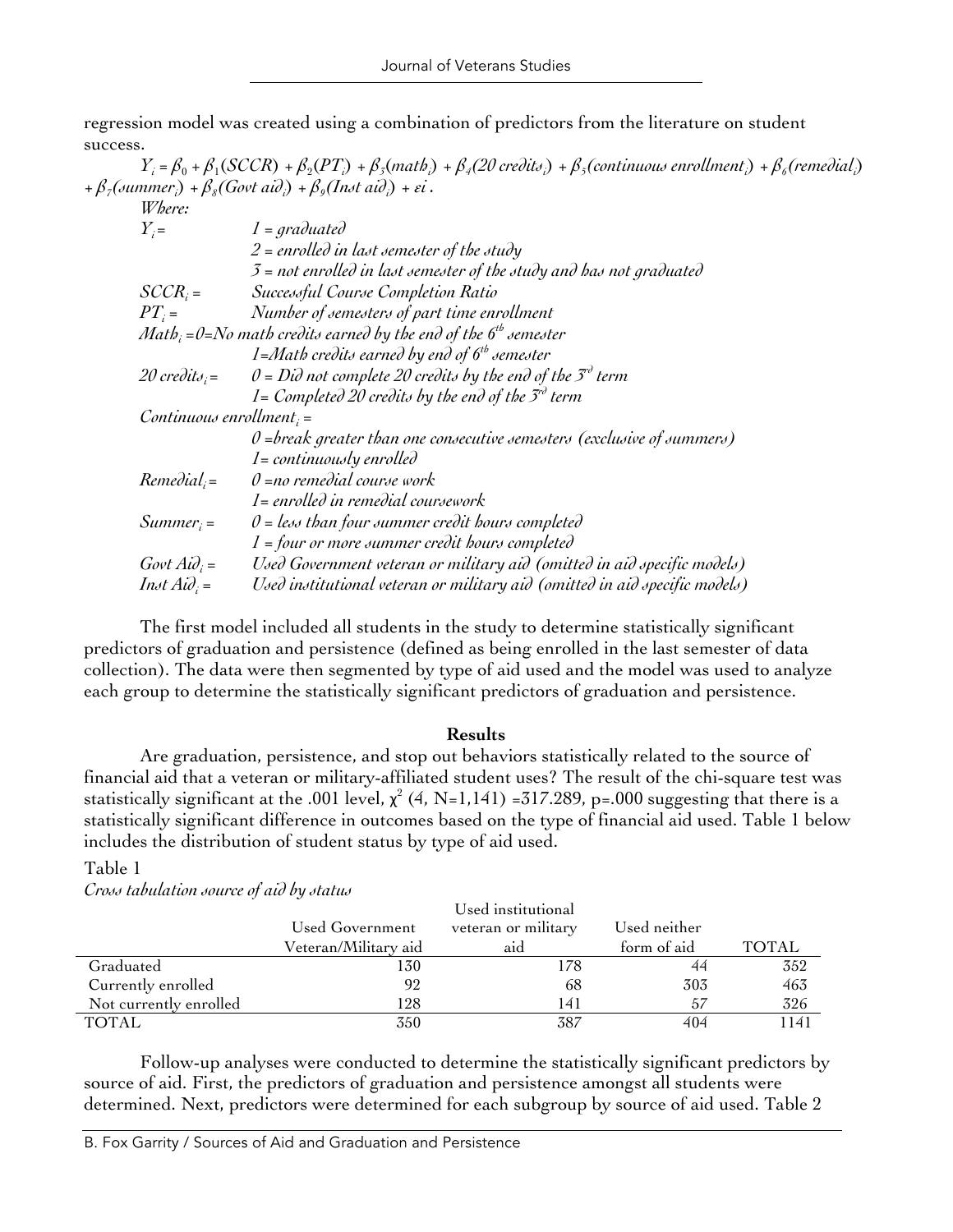presents the beta values and statistical significance of the variables for each of the four models when predicting graduation and Table 3 provides the output for each of the four models when predicting persistence as compared to those not currently enrolled.

#### \*\*\*p <.00  $\Omega$ \*\*p  $-.01$ \*p  $<05$ All students Gov't aid Institutional aid No veteran or military aid β β β β Intercept 9.141\*\*\*  $-6.827***$   $-15.075***$   $-10.519*$ Successful course completion ratio  $.101***$  .084\*\*\*  $.160***$  .160\*\*\* .086\* Number of semesters of part time study  $.278***$  .163 .394\*\*\* .394\*\*\* .736\*\*\* Earned math credits by end of  $6<sup>th</sup>$  semester  $-0.223$   $-0.693$   $-0.245$   $-0.012$ Completed 20 or more credits by end of 3rd semester  $1.298***$   $.865$   $.969$   $4.350***$ Continuous enrollment  $-1.802**$   $-2.001*$   $-1.369$   $-1.762$ Completed remedial coursework -.283 .100 -.142 -1.680\*\* Completed more than 4 summer credit hours  $1.491***$   $1.713***$   $1.157**$   $1.721*$ Used government aid and the set of the set of the set of the set of the set of the set of the set of the set o Used institutional aid  $.056$ Model correctly predicts 68.8% 66.6% 68.4% 78.9%

## Table 2

*Factors Related to Graduation (referent group: not currently enrolled)*

# Table 3

*Factors Related to Persistence (referent group: not currently enrolled)*

|                                                                                                                                                                                                                                                             | All<br>students<br>$\beta$                                                    | Gov't aid<br>β                               | Institutional<br>aid<br>β                              | No veteran or<br>military aid<br>ß                    |
|-------------------------------------------------------------------------------------------------------------------------------------------------------------------------------------------------------------------------------------------------------------|-------------------------------------------------------------------------------|----------------------------------------------|--------------------------------------------------------|-------------------------------------------------------|
| Intercept                                                                                                                                                                                                                                                   | $-1.564*$                                                                     | $-3.261**$                                   | $-11.597***$                                           | $-1.033$                                              |
| Successful course completion ratio                                                                                                                                                                                                                          | $.045***$                                                                     | $.049***$                                    | $.125***$                                              | $.024**$                                              |
| Number of semesters of part-time study                                                                                                                                                                                                                      | $.169***$                                                                     | $-.010$                                      | $.451***$                                              | $.395*$                                               |
| Earned math credits by end of $6th$ semester<br>Completed 20 or more credits by end of 3rd semester<br>Continuous enrollment<br>Completed remedial coursework<br>Completed more than 4 summer credit hours<br>Used government aid<br>Used institutional aid | .231<br>$.627*$<br>$-1.025$<br>$-.350$<br>$-.277$<br>$1.805***$<br>$2.659***$ | $-455$<br>$-.070$<br>$-.789$<br>.092<br>.150 | $1.535***$<br>1.111<br>$-2.665*$<br>$-.444$<br>$-.270$ | .185<br>$2.007***$<br>$-.312$<br>$-1.057*$<br>$-.496$ |
| Model correctly predicts                                                                                                                                                                                                                                    | 68.8%                                                                         | 66.6%                                        | 68.4%                                                  | 78.9%                                                 |

\*\*\*p<.000 \*\*p <.01 \*p <.05

Key findings of this study that differ from the general student success literature, include the impact of part-time enrollment, continuous enrollment, and remedial coursework. In this study, veteran and military-affiliated students increased their odds of graduating and persisting in a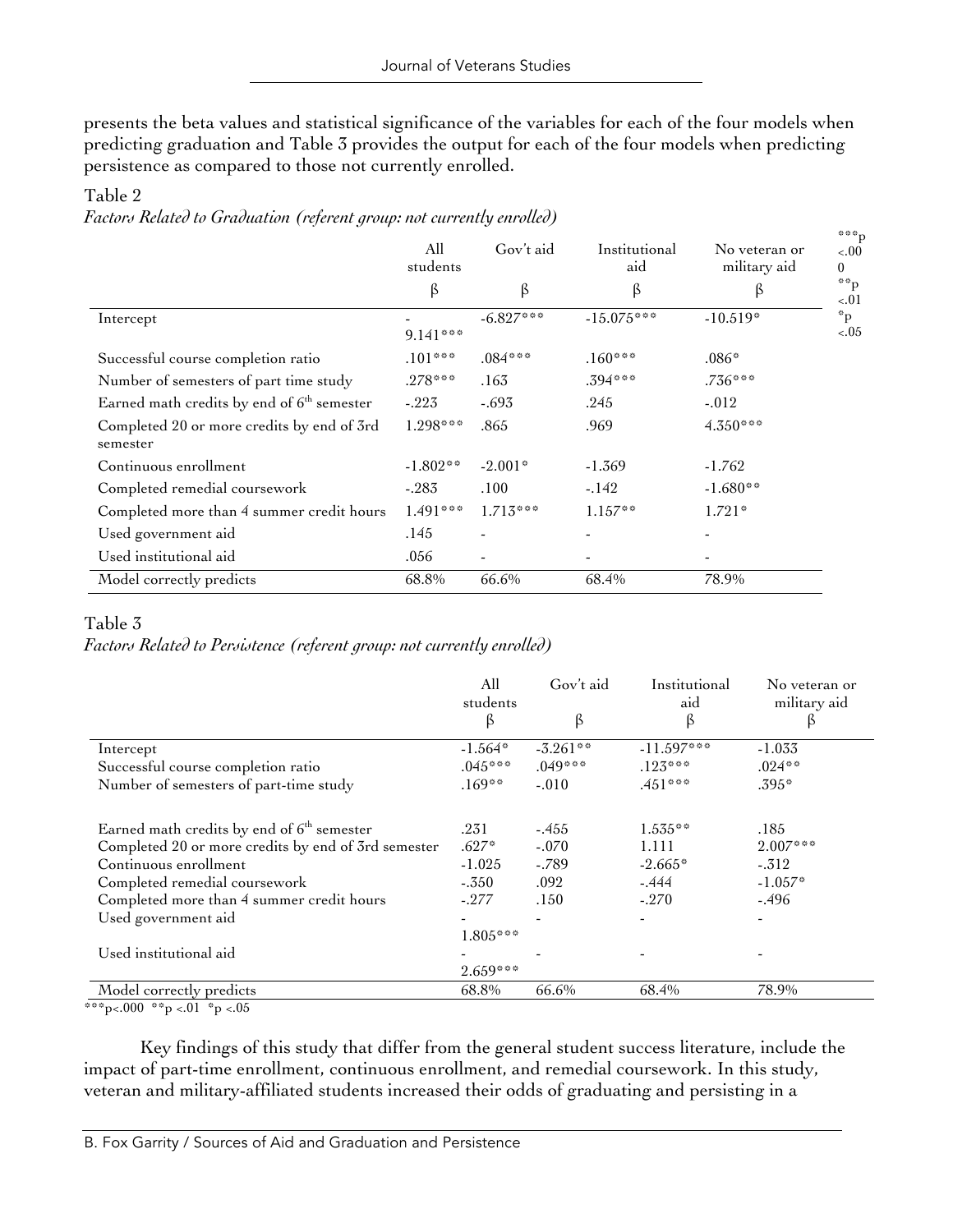statistically significantly manner, by increasing the number of semesters of part-time study and taking a break in enrollment of two or more consecutive semesters exclusive of summers. In addition, completing remedial coursework had a statistically significant negative effect on the probability of persistence and graduation in the group that used no veteran or military financial aid. Further study is encouraged to determine the reason for this finding. Possible reasons include the fact that remedial courses delay enrollment in college level courses and therefore extend the time and money necessary to graduate, making graduation less likely, or that these students were truly unprepared for college level work and were not successful in their pursuits. Additional research on this topic is encouraged to determine the nuanced reasons for this finding.

Additional differences were found; however, they were not statistically significant predictors in several of the models in this study. Further research is needed to test the statistical significance of these variables in other samples of this population. An important note is that only 37 students in the study took a break of more than one consecutive semester exclusive of summers and were coded as not continuously enrolled. Several findings in this study related to not being continuously enrolled were statistically significant, but further research with larger sample sizes is encouraged.

Specific results of each model for each subgroup are summarized below. The results are presented by student group to facilitate use of the results by policy makers.

# *All Veteran and Military-Affiliated Students*

The results in table 2 (above) show that for all veteran and military-affiliated students included in the study, statistically significant predictors of graduation relative to not being enrolled include higher SCCR, a larger number of semesters of part time study, completing more than 20 credit hours by the end of the third semester, and completing more than four summer credit hours. The odds of graduating were statistically significantly decreased by being continuously enrolled (not stopping out, defined as not being enrolled for greater than one consecutive semester exclusive of summer terms).

Persistence for all veterans and military-affiliated students is statistically significantly related to higher SCCR, a larger number of semesters of part time study, and completing more than 20 credit hours by the end of the 3rd semester. Using government aid and using institutional aid statistically significantly decreased the odds of being enrolled in the last semester of data collection for the study.

# *Students using Government Funded Veteran or Military Aid*

The second column of table 2 (above) includes just those students who used government funded veteran or military aid. For this group, having a higher SCCR and completing more than four summer credit hours were statistically significantly related to increased odds of graduating. However, being continuously enrolled (not stopping out for greater than one consecutive semester exclusive of summer terms) statistically significantly predicted decreased odds of graduating. The odds of being currently enrolled in the last semester of the study was statistically significantly related to having a higher SCCR.

# *Students using Institutionally Funded Veteran or Military Aid*

Of the students who used institutionally-funded veteran or military financial aid, it was found that the following variables statistically significantly predicted increased odds of graduating as compared to not being currently enrolled: a higher SCCR, a larger number of semesters of part time study, and completing more than four summer credit hours.

Increased odds of persistence were statistically significantly related to having a higher SCCR, a larger number of semesters of part-time study, and earning math credits by the end of the sixth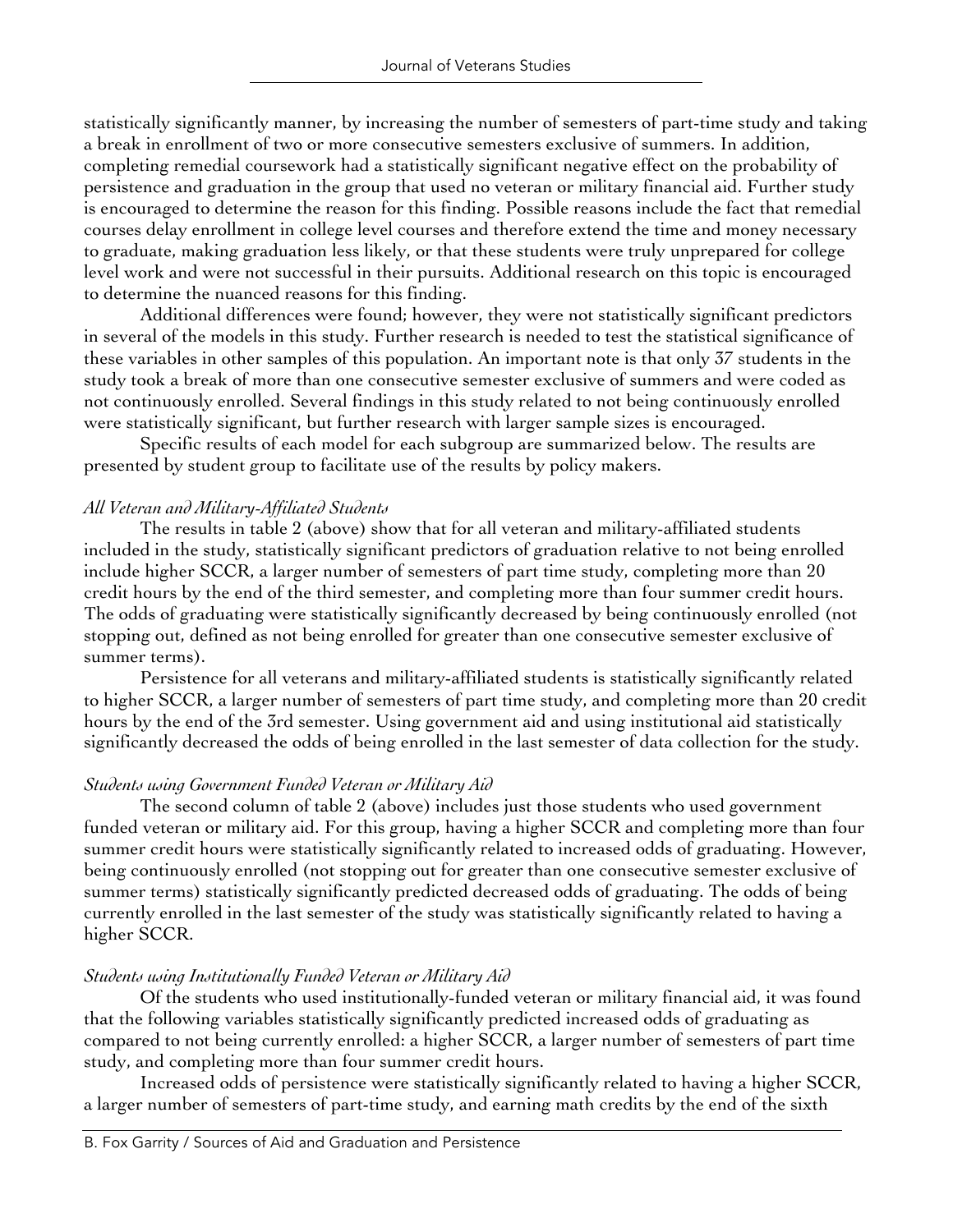semester. A decrease in the odds of persistence was related to being continuously enrolled (not stopping out for greater than one consecutive semester exclusive of summer terms) for this group of students.

# *Students using no Veteran or Military Aid*

Students who used no veteran or military aid showed a statistically significant increase in odds of graduating related to higher SCCR, a larger number of semesters of part time study, completing more than 20 credit hours by the end of the third semester, and completing more than four summer credit hours. However, completing remedial coursework statistically significantly predicted decreased odds of graduating.

Increased odds of persistence for this group was statistically significantly related to higher SCCR, a larger number of semesters of part time study, and completing at least 20 credits by the end of the third semester. Completing remedial coursework statistically significantly predicted decreased odds of being enrolled in the last semester of the study.

### **Discussion**

The findings of this study suggest that while there are many similarities between the general student population and the veteran and military-affiliated population, there are some differences which may be best served by unique institutional and federal policies designed to encourage persistence and graduation. In addition, the subgroups by source of aid have some unique predictors which suggest that distinct policies by subgroup may also be beneficial. In addition, federal policies and aid programs should be designed to support the persistence and graduation goals of veteran and military-affiliated students.

The following is a list of institutional policy and practice suggestions based on the findings of this study.

- 1. Create supportive leave and return policies that will allow veteran and military-affiliated students to stop out and return<sup>2</sup> (most important for those using government provided veteran and military aid and institutional aid).
- 2. Assist veteran and military-affiliated students who desire to enroll part time for one or more semesters through supportive policies related to financial aid and program deceleration if necessary<sup>2</sup> (not necessarily true for those using government veteran and military aid).
- 3. Create aid and scheduling policies that encourage completion of four or more summer credit hours.
- 4. Create scheduling and advisement options that encourage completion of 20 credit hours in the first calendar year of enrollment (particularly important for those using no veteran or military aid).
- 5. Measure and track SCCR and provide appropriate support services for veteran and militaryaffiliated students with low scores.
- 6. For veteran and military-affiliated students who are using institutional aid, encourage completion of math credits by the sixth semester of enrollment.

 

 $2$  These suggestions and policies may be unique to a veteran and military-affiliated population as these findings are not consistent with the literature on the general student population.

B. Fox Garrity / Sources of Aid and Graduation and Persistence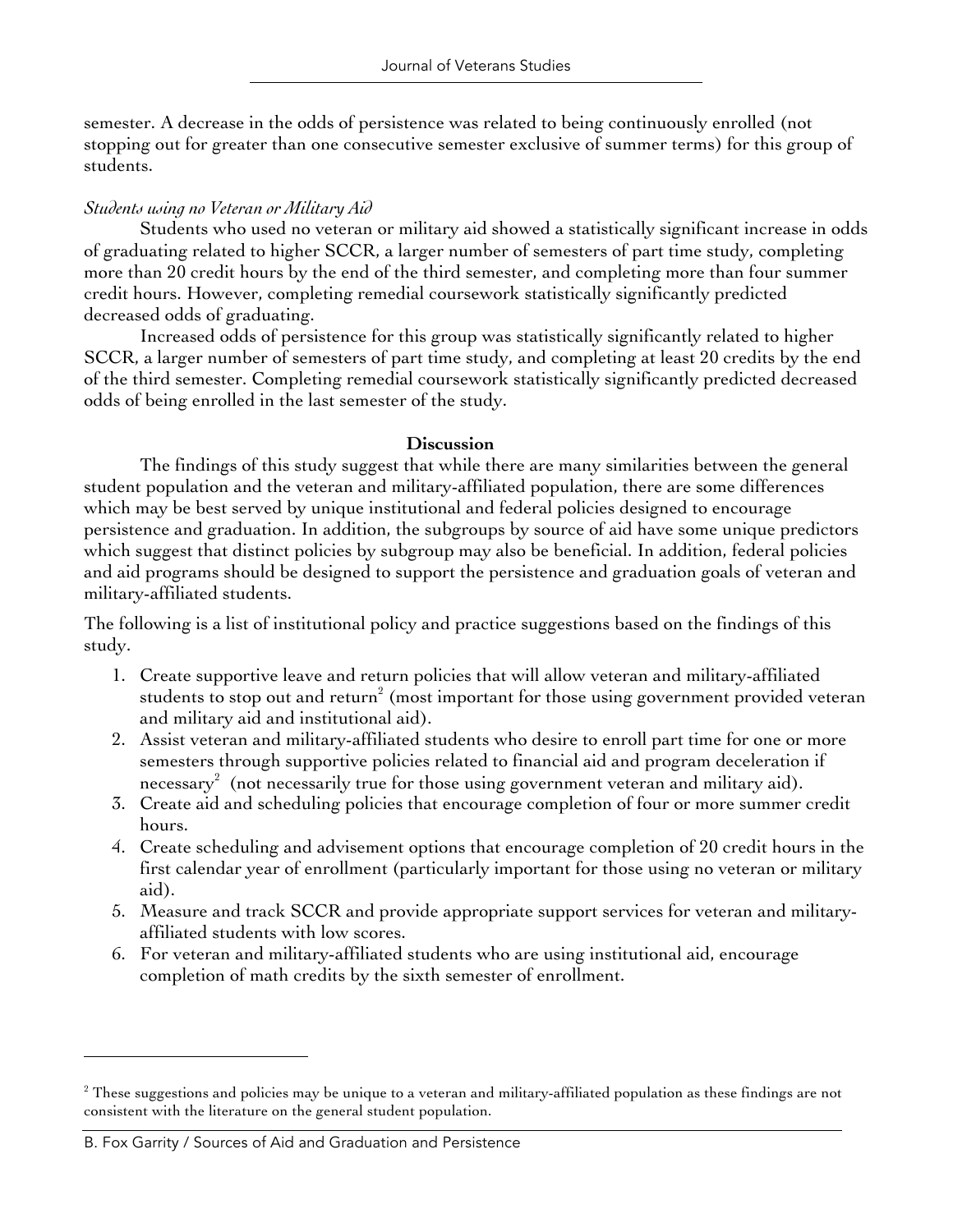7. For veteran or military-affiliated students who are not using veteran or military-affiliated aid, provide additional support and resources for those who complete remedial courses to encourage persistence and graduation.

In some cases, the findings in this study of veteran and military-affiliated students are consistent with the research related to the general student population including that SCCR is predictive of persistence, and completing more than four summer credit hours, and 20 or more credit hours by the end of the third semester, are predictive of graduation. However, other findings of this study support the creation of separate and distinct institutional policies for veteran and military-affiliated students consistent with the recommendation of Vacchi (2012).

The findings of this study challenge the widely held belief that stop-out behaviors are to be prevented or discouraged. The NASPA study cited earlier in this paper (Sponsler et al., 2013) specifically suggested that institutions are challenged by the lack of data specific to student veterans and active duty military students and therefore cannot track and measure the effectiveness of programs designed to decrease stop-out behaviors. The present study suggests that the policy issue is not whether these programs are effectively preventing stop outs. But in fact, that we may need policies designed to support stop outs and subsequent returns for certain populations of students, particularly veteran and military-affiliated students.

The same can be said of part-time enrollment. Based on the results of this study, part time enrollment should be encouraged amongst groups using institutional or no veteran or military related financial aid since the number of semesters of part time enrollment was statistically, positively related to graduation and persistence behaviors in this group. Veteran and military-affiliated students using government funded aid were the only group that did not have a statistically significant relationship between the number of semesters of part time study and the odds of graduating or persisting. In the Cate et al. (2017) study of veterans and active duty military students using government funded aid, they found that only 12.6% of their study population were enrolled full time every semester and increased fulltime enrollments were found among students who were using Post 9/11 GI Bill as compared to Montgomery GI Bill funding. Further study on this phenomenon is suggested. Federal policy implications of this will be discussed later in this paper.

Another factor included in both this study and the Cate et al. (2017) study had to do with successful completion of courses. SCCR or successful course completion ratios were found to be positively related to persistence and graduation in all models in this study. Cate et al. (2017) found that 54.2% of their study population withdrew before the end of a semester at least once. This suggests that withdrawal behaviors may be fairly common amongst student veterans, but that this can negatively influence persistence and graduation rates. Institutional policies should discourage withdrawals when there are controllable reasons, while ensuring that student veterans, active duty students, reservists, guardsmen, dependents, and spouses are provided with supportive policies when withdrawal is caused by uncontrollable circumstances such as a deployment, a relocation, or a call to active duty. In those cases, specific policies meant to ease the burden of a withdrawal and facilitate a smooth return may mitigate the negative effects of mid-semester withdrawals.

The differences detected among subgroups of veteran and military-affiliated students based on the source of financial aid supports the idea that there are differences within the group defined as veteran and military-affiliated. This study suggests that separate and distinct institutional policies to support persistence and graduation may be appropriate. This would include providing support related to remedial course enrollment to veteran and military-affiliated students who are not using veteran and military aid to encourage graduation. More strikingly, the subgroup who used federally funded veteran and military aid may need several separate and distinct policies to encourage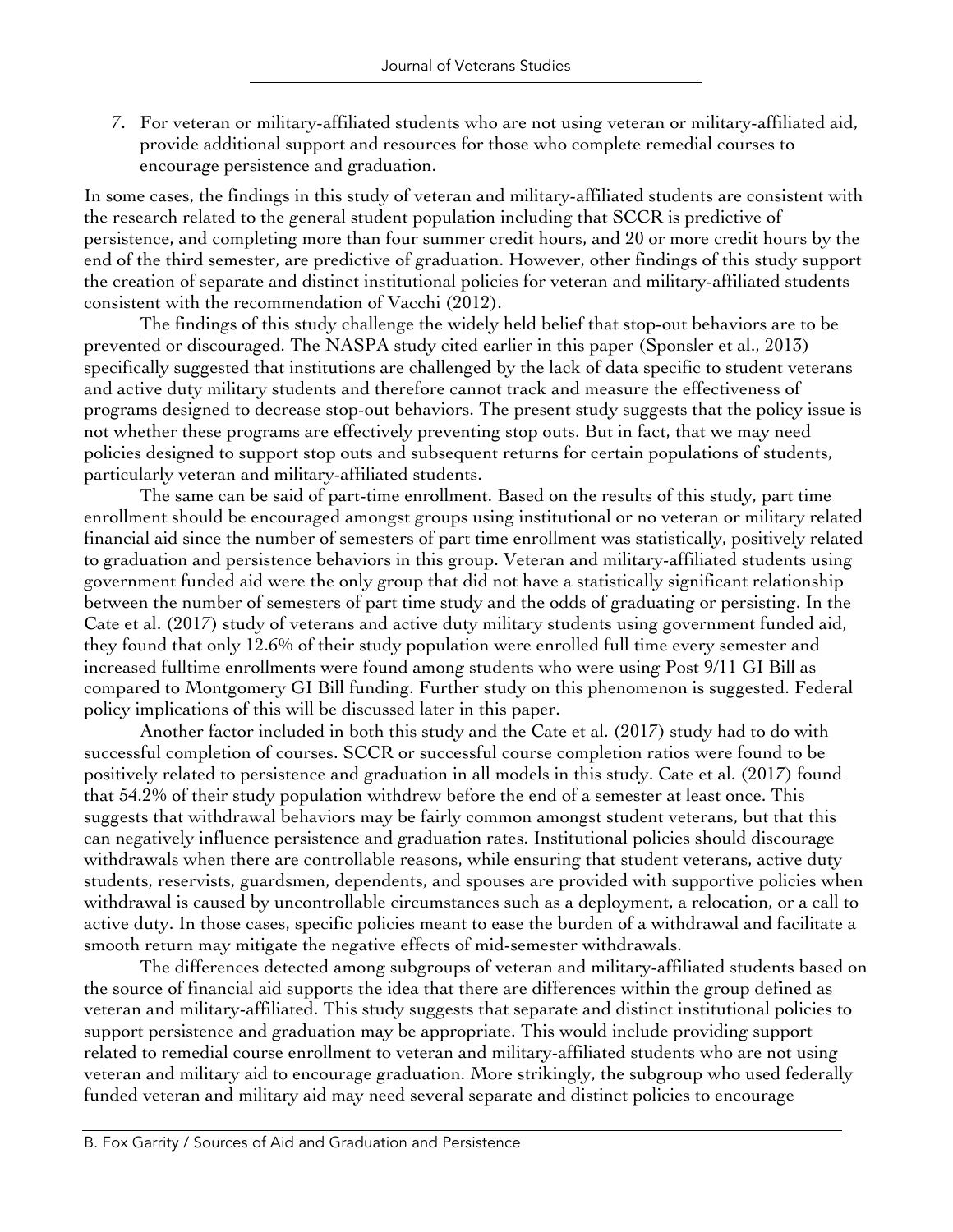persistence, since the beta signs were all opposite of those in the other subgroups' predictive models of persistence.

Federal policy implications are that further studies such as those being undertaken by the Student Veterans of America (Cate, 2014b; Cate et al., 2017) are critical to understanding the needs of veteran and military-affiliated people using federally funded aid. These further studies should be inclusive of all recipients including veterans, dependents, spouses, survivors, active duty military, reservists, and guardsmen, as well as all federally funded aid programs to increase our understanding of the appropriate federal policies to encourage persistence and graduation.

Federal policy makers should encourage institutions to enact separate policies for veteran and military-affiliated students using federally funded aid. In addition, federal policies related to these programs should use evidence such as this study to design aid policies that will be most conducive to persistence and graduation. For example, the Post 9/11 GI Bill, which was used by 197 of the people using federally funded veteran and military aid in this study, provides 36 months of benefits. The finding that the veteran and military-affiliated students using federally funded aid are distinct from other subgroups in this study in that the number of semesters of part time study is not a significant predictor of graduation or persistence may be a result of this 36-month limit. This is also suggested in the findings by Cate et al. (2017). Further study may support an equivalence formula that would allow for a longer period of benefits if a student enrolls part-time. Conversely, institutions may choose to place a limit on their institutional aid programs to encourage full time enrollments. While the findings related to the subgroup using institutional aid support encouraging part time study to increase graduation and persistence, these same differences between subgroups require further study to determine the causes of these differences. Are the differences related to individual factors such as veteran status and other identity factors, or are policies of the aid programs, such as the 36-month limit, encouraging different behaviors?

Whatever the cause of the differences, this study is the first to compare the predictors of persistence and graduation of veteran and military-affiliated students by source of aid and therefore to support the creation of separate and distinct policies, not just for veteran and military-affiliated students, but for specific subgroups within this larger group. Further study will provide institutional and federal policy makers with the information necessary to create appropriate policies to ensure that veteran and military-affiliated students have the support needed to be successful in their pursuit of higher education.

Limitations of this study include that it was conducted at one institution. Further study is suggested using data from a wide range of types and sizes of institutions to determine the appropriate level of generalization of the findings. In addition, there may be moderating variables related to eligibility for different forms of aid that are related to the outcomes of graduation and persistence. For example, a veteran may be more likely to use government provided aid and may also be more likely to be older. Further tests of these potential relationships between other variables and these outcomes are encouraged. The number of students who were not continuously enrolled (37) suggests that further study is needed with larger groups of students.

### **Conclusion**

Understanding the factors related to retention and graduation is critical given the notable investment of public and institutional money in veteran education benefits. Policy makers require more information to guide their actions related to this group of students because student success and persistence theories based on general student populations are insufficient to explain the outcomes of student veterans and military-affiliated students. Federal policy makers and institutional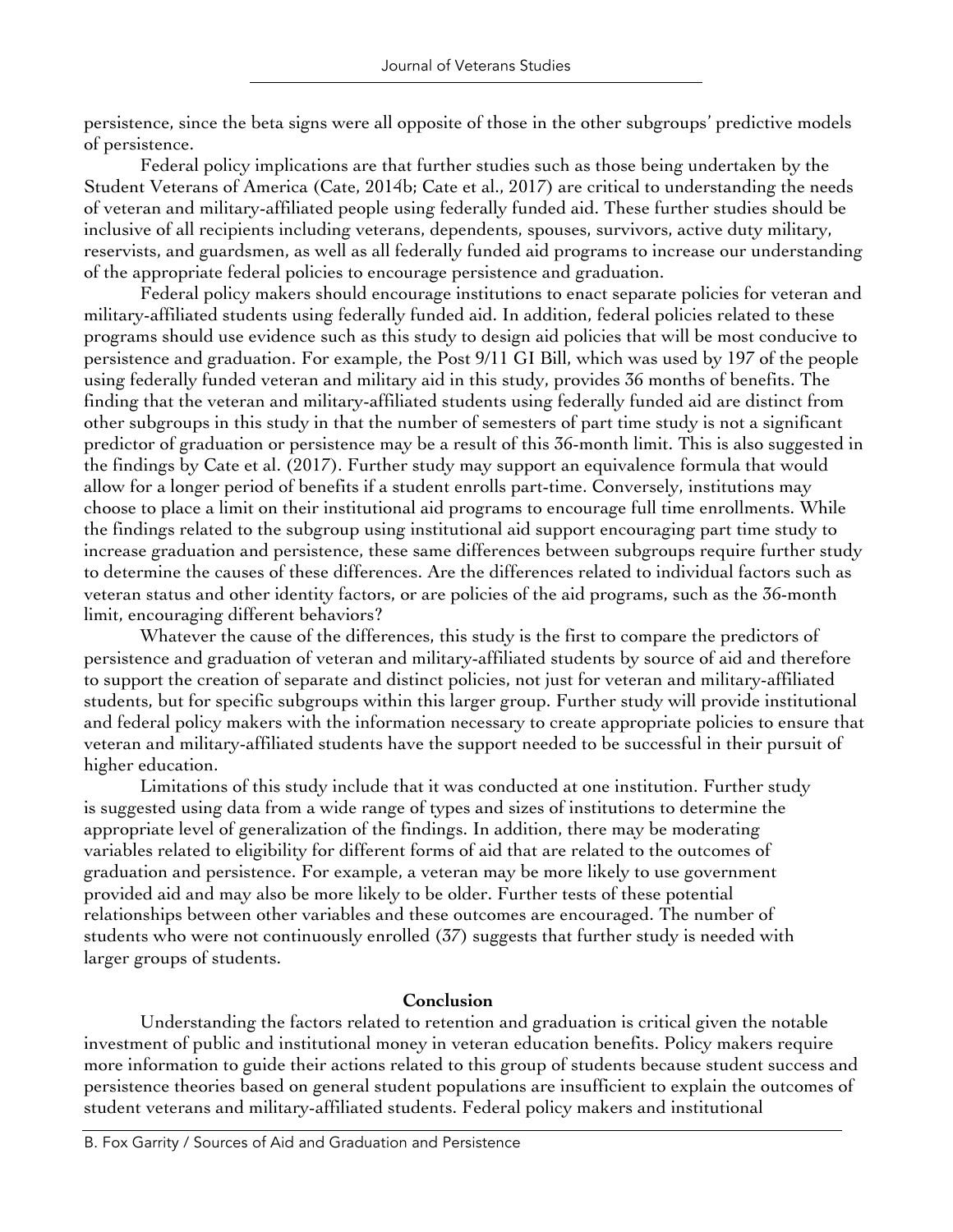administrators will benefit by understanding which combination of student characteristics, educational enrollment patterns, and financial aid benefits are most likely to result in persistence and graduation. Federal and institutional policy makers should craft targeted policies for groups and subgroups of veteran and military-affiliated students based on studies such as this one. These policies will create an environment conducive to veteran and military-affiliated student success.

### **References**

- Ackerman, R., & DiRamio, D. (2009). *Creating a veteran-friendly campus: strategies for transition and success. New Directions for Student Services, 126.* doi:10.1002
- Adelman, C. (2006). *The toolbox revisited: paths to degree completion from high school through college.* Washington, D.C.: US Department of Education. Retrieved from https://www2.ed.gov/rschstat/research/pubs/toolboxrevisit/index.html
- Angrist, J. D. (1993). The effect of veterans benefits on education and earnings. *ILR Review, 46*(4): 637–652.
- Bound, J., & Turner, S. E. (1999). Going to war and going to college: Did world war II and the GI Bill increase educational attainment for returning veterans? *Journal of Labor Economics, 20*(4): 784–815. doi:10.101086/342012
- Campbell, C., Cochrane, D., Love, I., & Bruecker, E. (2017). Aiding success: The role of federal and state financial aid in supporting California community college students. Washington, DC: Association of Community College Trustees in collaboration with The Institute for College Access and Success. Retrieved from: https://ticas.org/content/pub/aiding-success
- Caspers, S., & Ackerman, R. (2013). Contemporary political and legislative frameworks for serving veterans and service members. In F. A. Hamrick & C. B. Rumann (Eds.), *Called to serve: A handbook on student veterans and higher education* (pp. 20–40). San Francisco, CA: Jossey-Bass.
- Cate, C. (2014a). An examination of student veteran completion rates over service eras: An in-depth analysis of the 2010 national survey of veterans research brief. *Student Veterans of America 2*(1). Retrieved from

https://studentveterans.org/images/Documents/SVA%20Research%20Brief%202-1

- Cate, C. (2014b). Million records project: Research from student veterans of America. *Student Veterans of America, 33.* Retrieved from http://studentveterans.org/aboutus/research/millionrecords-project
- Cate, C., Lyon, J. S., Schmeling, J., & Bogue, B. Y. (2017). *National veteran education success tracker: A report on the academic success of student veterans using the Post-9/11 GI Bill.* Washington, D.C.: Student Veterans of America. Retrieved from: http://nvest.studentveterans.org/
- Cook, B., & Kim, Y. (2009). *From soldier to student: Easing the transition of service members on campus*. Washington D.C.: American Council on Education. Retrieved from http://www.acenet.edu/news-room/Pages/From-Soldier-to-Student.aspx
- Darolia, R. (2013). Integrity versus access? The effect of federal financial aid availability on postsecondary enrollment. *Journal of Public Economics, 106*, 101–114.